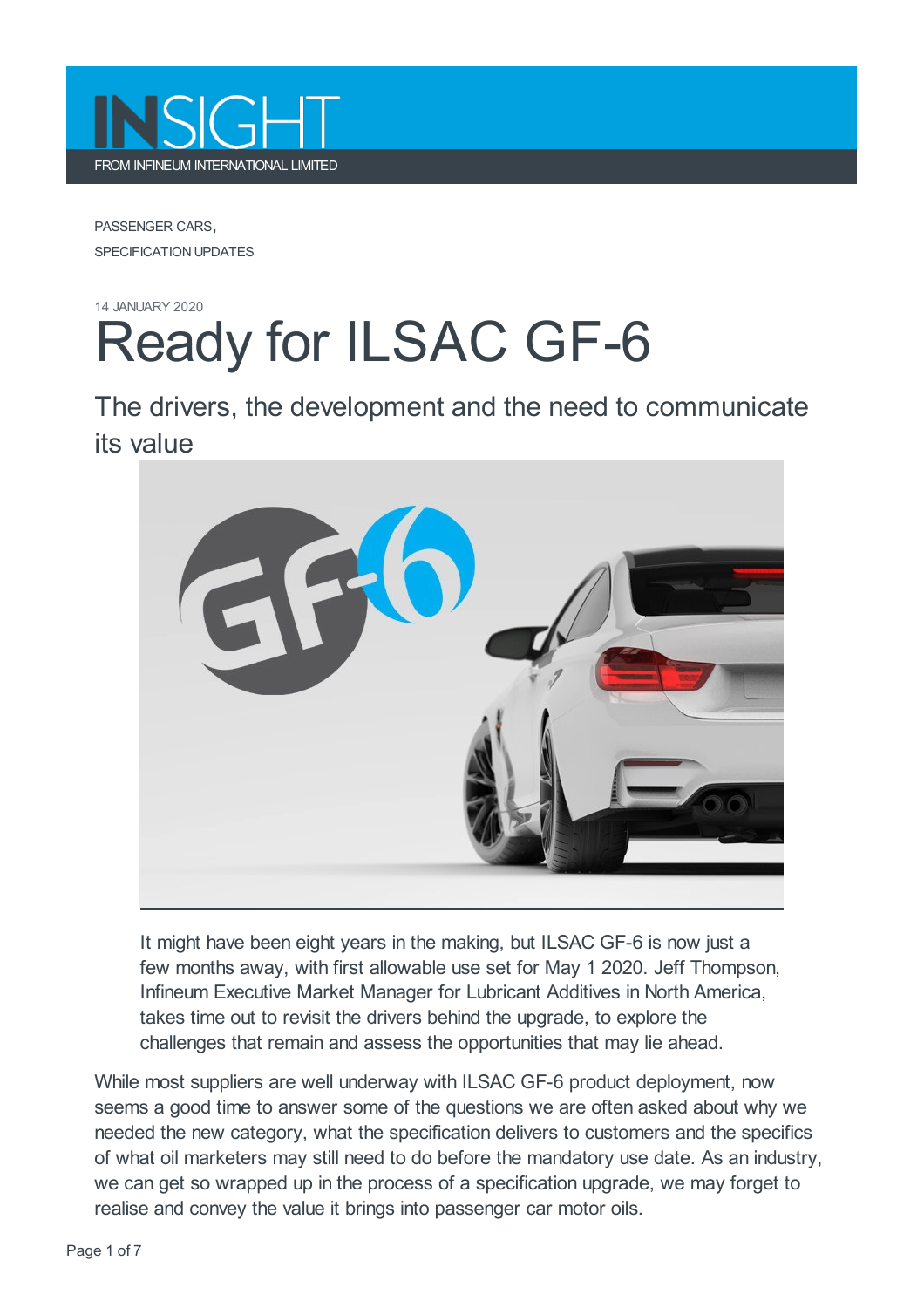#### Exploring the drivers

The ILSAC GF-6 passenger car engine oil category development was driven by a combination of regulatory and performance needs.

OEMs are striving to produce cleaner, more fuel efficient internal combustion engine platforms. At the same time car drivers expect improved performance from their vehicles. To meet these challenges, OEMs continue to introduce new hardware and vehicle control systems. We are seeing engine downsizing with direct injection, increased turbocharging, friction reduction, along with advancements in aftertreatment and combustion technology. All these changes rely on the ability of higher quality engine oils to deliver sufficient hardware protection and prevent operational issues, while contributing towards improving fuel economy particularly through the use of lighter viscosity grades. New lubricant performance challenges have been set, and the upcoming API ILSAC GF-6 and SP specifications go a long way to setting the standards to meet them.

## *ILSAC GF-6 defines a new performance level of engine oils for spark-ignited internal combustion engines.*

In addition, the upgrade ensures the tests used are relevant to the latest hardware, measure real-world issues and mimic real-world conditions.

#### Why did it take so long to develop?

ILSAC GF-6 was requested in 2012 and, at the time, the launch was scheduled for 2016. However, this has been a very complex process, which has involved the replacement of four engine tests and the introduction of three new ones – a record amount of change for any category development. Delays have occurred in test readiness due to multiple part changes, shifts in severity during development and the complexity of test procedure creation and standardisation. In addition, in the modern engines used for the development of engine tests, the hardware and engine control management interaction is much more complex, which means decoupling them to create the engine test was a key step.

*Industry has worked hard to finalise all the work and the specification is approved with first allowable use date set for 1 May 2020.*

The development of new tests for industry specifications - both ILSAC GF-6 and ACEA in Europe - has consumed a huge amount of industry resource and has contributed to the delay in their introduction. All stakeholders are keen for an improved oil category development process to reduce complexity, time, and funding. API is currently sponsoring the Lubricants Specification Development Review Group to investigate changes in these processes.

Delivering continued performance advantages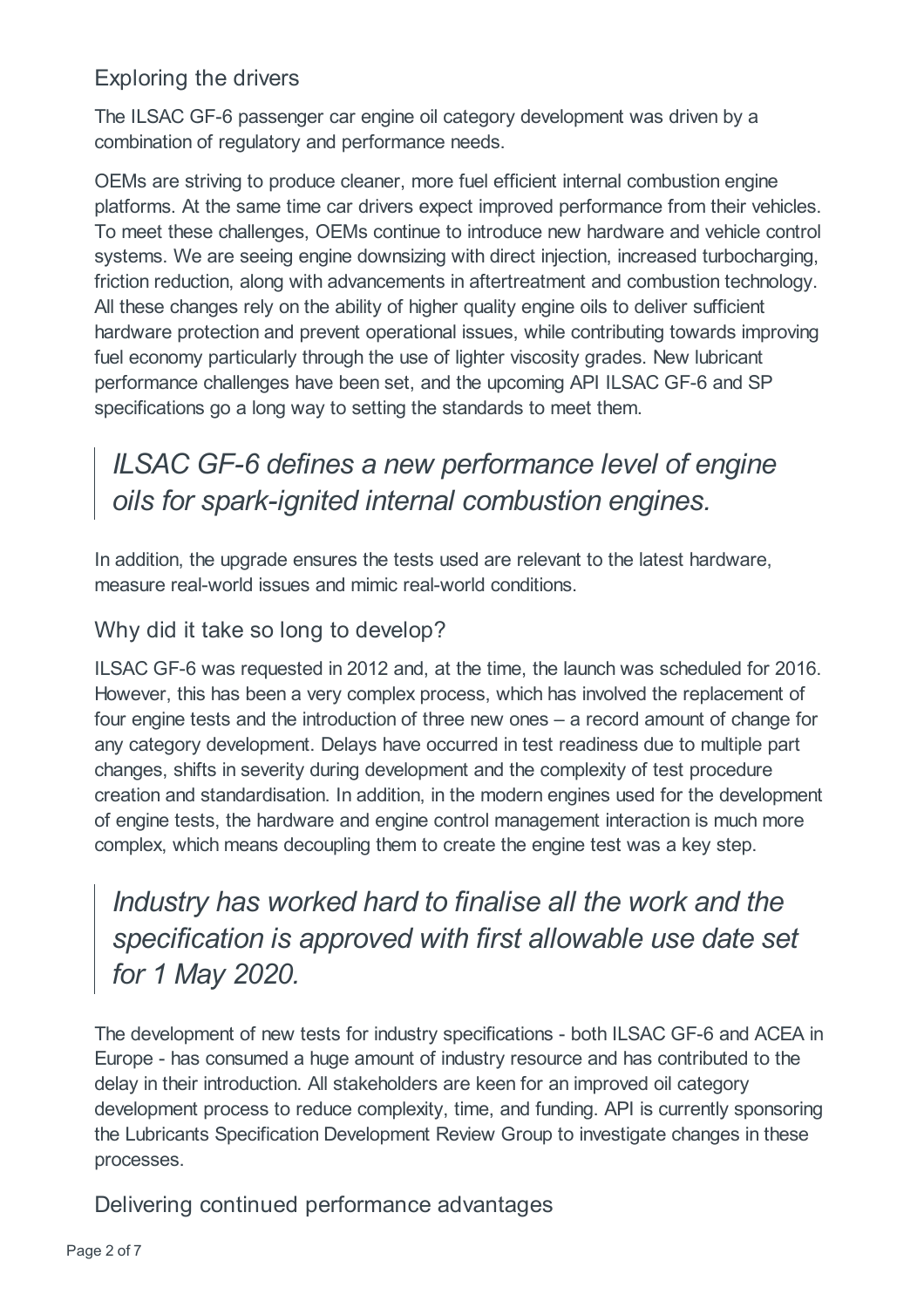Back in 2010, ILSAC GF-5, introduced a number of performance enhancements over GF-4 in areas including high temperature deposit protection, fuel economy, aftertreatment and seals compatibility, sludge control and to protect engines using ethanol up to E85.

API SN PLUS was introduced on 1 May 2019 due to the delays in the development of ILSAC GF-6. It came as a result of requests from OEMs for a supplement to the SN category to ensure the adequate protection of current vehicles for a potential problem that was not being addressed fast enough. It introduced the Sequence IX test to enhance lowspeed pre-ignition (LSPI) protection and often shifted engine oil formulations to a more magnesium-rich detergent system with less calcium detergent.

ILSAC GF-6 looks to include those improvements for LSPI protection but also adds other performance improvements. By including new limits and new tests, it delivers improved deposits, wear and efficiency as OEMs push the engine design envelope for performance, longevity and fuel economy. The new category also addresses two specific operational issues by providing LSPI protection (consistent with API SN PLUS) and a newly added element of timing chain wear protection. In addition to better fuel economy across today's ILSAC viscosity grades, ILSAC GF-6 establishes a specification that now enables lower viscosity SAE 0W-16 oils to be introduced to support fuel economy improvement with an ILSAC certification mark.

#### Two categories explained

The use of lower viscosity engine oils is one way to help reduce fuel usage in passenger cars. However, it is essential that these thinner oils also deliver engine durability and that we avoid the misapplication of these oils into vehicles not designed for such low viscosities.

*To enable OEMs to introduce oils with viscosity grades of less than SAE 0W-20, ILSAC has proposed GF-6 as two separate sub-categories ILSAC GF-6A and ILSAC GF-6B.*

The latter is a new performance level with the same requirements as ILSAC GF-6A, except for fuel economy, but at a lower viscosity level.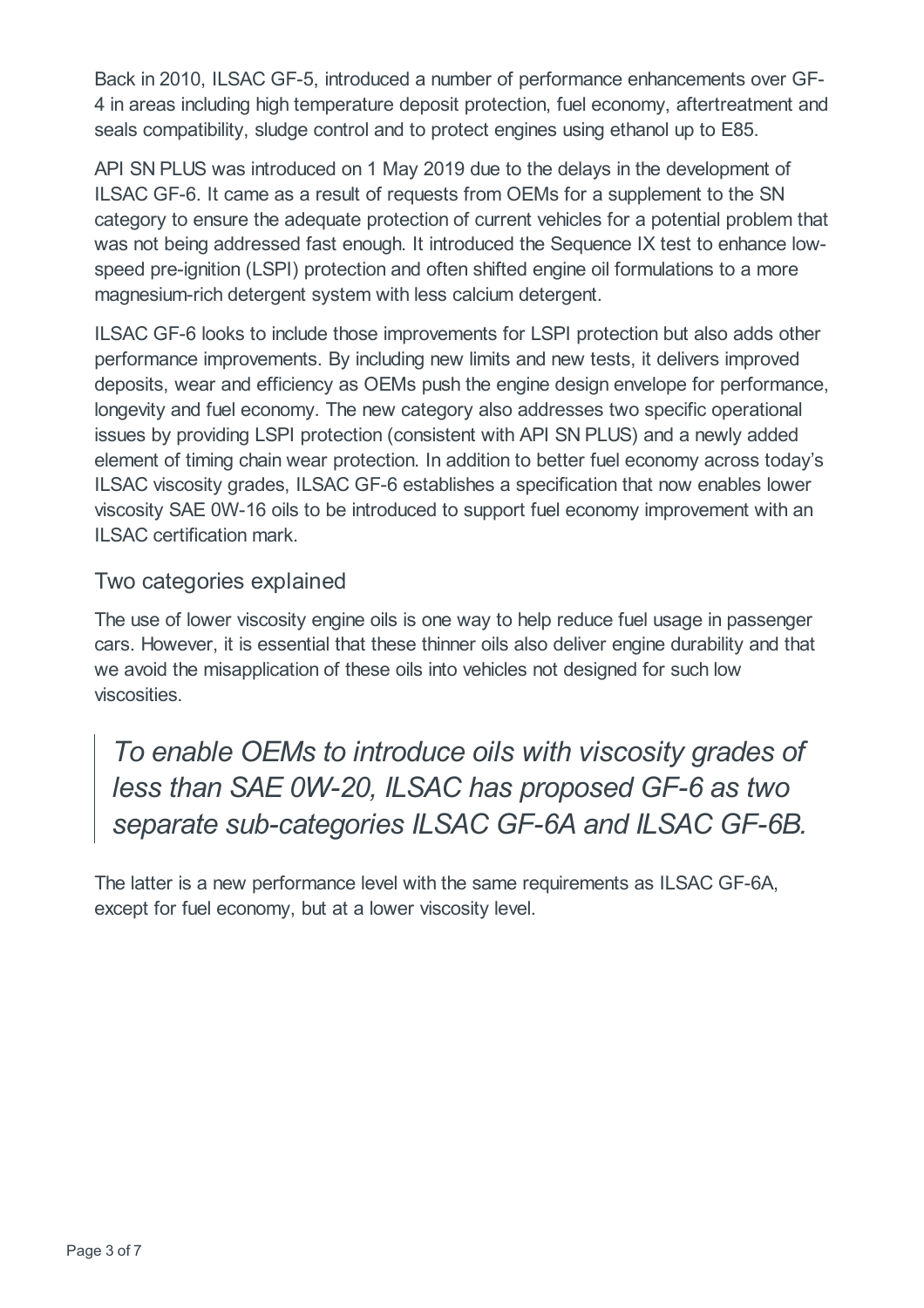|                               | <b>ILSAC GF-6A</b>        | <b>ILSAC GF-6B</b>        |
|-------------------------------|---------------------------|---------------------------|
| Fuel Economy and FE retention | Measured by Seq. VIE test | Measured by Seq. VIF test |
| Viscosity grades              | SAE XW-20 and XW-30       | <b>SAE 0W-16</b>          |
| <b>HTHS</b>                   | $>2.6$ mPa.s              | 2.3-2.6 mPa.s             |
| Back serviceable              | <b>YES</b>                | <b>NO</b>                 |
| Certification mark            |                           |                           |

@ 2019 Infineum International Limited. All rights reserved

*Images courtesy of API*

The trademark registration of the new so called ILSAC GF-6B "shield" certification mark is underway. From May 1 2020, licensed oils will be able to display API SP in the donut and use the "shield and "starburst". In the meantime, although marketers may claim their oil meets the new standards on labels and materials the use of the new logos will not be permitted before May 1 2020.

#### GF- categories and API S specifications

During the update of ILSAC GF- categories, the prior category is only valid over a one year transition period. This means that GF-1 to GF-4 are obsolete and GF-5 will no longer be recommended after May 1 2021. However, the API specification only becomes obsolete when it is no longer required or when the tests become unavailable. This has been the case because the ILSAC specification is specifically designed to meet the emission and fuel economy regulations for North American vehicles. OEMs would prefer that all vehicles are upgraded to the latest lubricant, and therefore recommend the current oil, which is back serviceable to the older engines. The API S specifications are used globally and some of the older S specifications are still used in developing countries and with engines not requiring the current level of fuel economy or durability.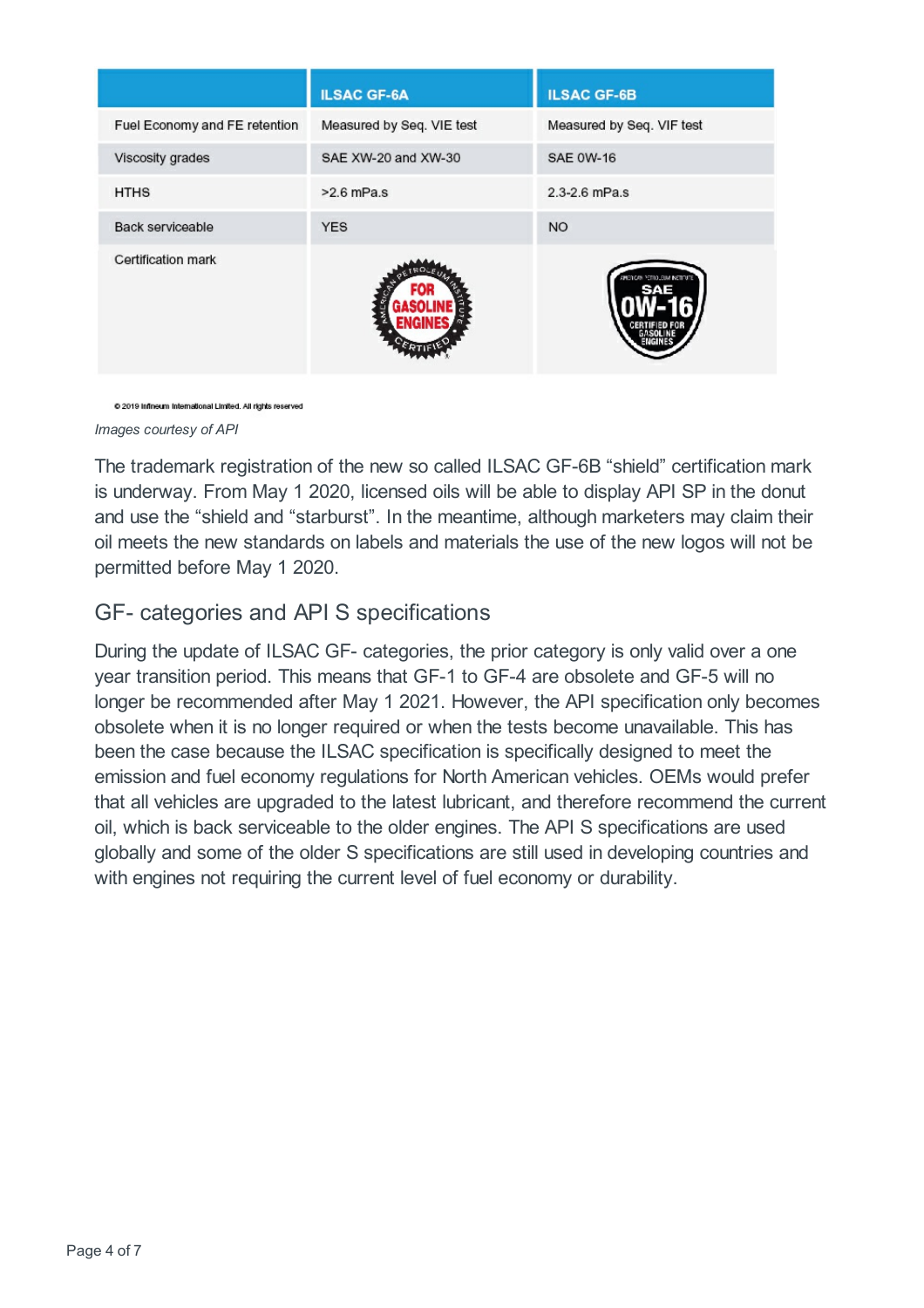| API S specifications for cars, vans and light trucks with gasoline engines |  |  |
|----------------------------------------------------------------------------|--|--|
|----------------------------------------------------------------------------|--|--|

| Category       | <b>Status</b> | <b>API recommendation</b>                                                                                                                                                                                                                                                                                                                                                                                                                      |  |
|----------------|---------------|------------------------------------------------------------------------------------------------------------------------------------------------------------------------------------------------------------------------------------------------------------------------------------------------------------------------------------------------------------------------------------------------------------------------------------------------|--|
| SP             | Future        |                                                                                                                                                                                                                                                                                                                                                                                                                                                |  |
| <b>SN PLUS</b> | Current       | Adds low speed pre-ignition protection to API SN specification                                                                                                                                                                                                                                                                                                                                                                                 |  |
| SN and SN RC   | Current       | For 2011 and older vehicles, designed to provide improved<br>high temperature deposit protection for pistons, more<br>stringent sludge control and seal compatibility.<br>API SN with Resource Conserving matches ILSAC GF-5 by<br>combining API SN performance with improved fuel economy,<br>turbocharger protection, emission control system<br>compatibility and protection of engines operating on ethanol<br>containing fuels up to E85. |  |
| <b>SM</b>      | Current       | 2010 and older vehicles                                                                                                                                                                                                                                                                                                                                                                                                                        |  |
| SL             | Current       | 2004 and older vehicles                                                                                                                                                                                                                                                                                                                                                                                                                        |  |
| SJ.            | Current       | 2001 and older vehicles                                                                                                                                                                                                                                                                                                                                                                                                                        |  |
| SA-SH          | Obsolete      | Not recommended for modern gasoline engines                                                                                                                                                                                                                                                                                                                                                                                                    |  |

@ 2019 Infineum International Limited. All rights reserved

#### ILSAC GF-6 engine tests

The new GF-6 category contains three new tests and revisions to four others, with only the Sequence VIII remaining unchanged.

|         | <b>Test</b>   | <b>Parameters</b>                                                  | <b>Reason for change</b>                                                                                    |
|---------|---------------|--------------------------------------------------------------------|-------------------------------------------------------------------------------------------------------------|
| Revised | Sequence IIIH | Oxidation & deposits<br>Aged oil viscosity<br>Phosphorus retention | Modern engines run hotter with smaller sumps<br>& require additional protection over GF-5                   |
| Revised | Sequence IVB  | Valve train wear                                                   | Test engine replacement                                                                                     |
| Revised | Sequence VH   | Sludge & varnish                                                   | Sequence VG parts are obsolete                                                                              |
| Revised | Sequence VIE  | Fuel economy                                                       | Sequence VID engines are obsolete                                                                           |
| New     | Sequence VIF  | Fuel economy                                                       | Needed for SAE 0W-16 grade                                                                                  |
|         | Sequence VIII | Bearing corrosion &<br>shear stability                             |                                                                                                             |
| New     | Sequence IX   | Pre ignition                                                       | OEMs are expanding Turbocharged GDI<br>platforms to improve FE but these engines<br>are susceptible to LSPI |
| New     | Sequence X    | Timing chain wear                                                  | OEMs are concerned about chain wear<br>with GDI platforms                                                   |

@ 2019 Infineum International Limited. All rights reserved

The key challenge will be in delivering the required levels of cleanliness, wear and preignition protection to ensure hardware durability and, at the same time, delivering reduced friction for fuel economy improvements.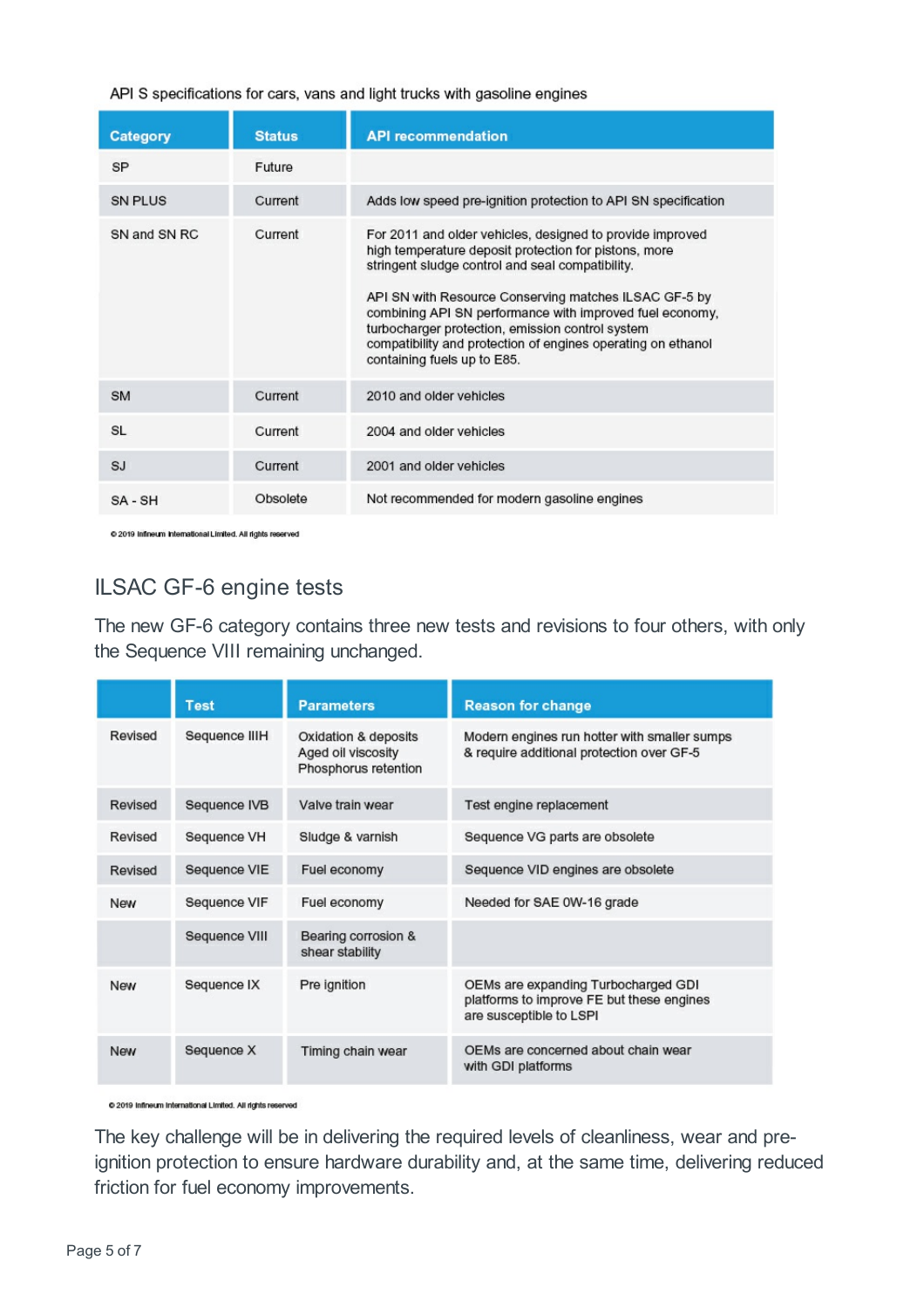#### Communicating the value of ILSAC GF-6

The new ILSAC GF-6 engine oil specification is a noticeable upgrade from GF-5, adding performance elements in almost every dimension to help protect modern engines. There is a real opportunity here to convey the value of these oils that offer improved fuel economy, better engine durability along with LSPI and wear protection; ILSAC performance requirements that are now essential for the latest engines.



For example, many end users are operating vehicles that use lower viscosity lubricants, have turbochargers and use a solid timing chain. However, very few drivers understand that LSPI can be an engine-damaging phenomenon from which modern engines need protection and that their oil matters for this. Few know that some oil formulations might provide better protection for timing chain wear than others, preventing a check engine light